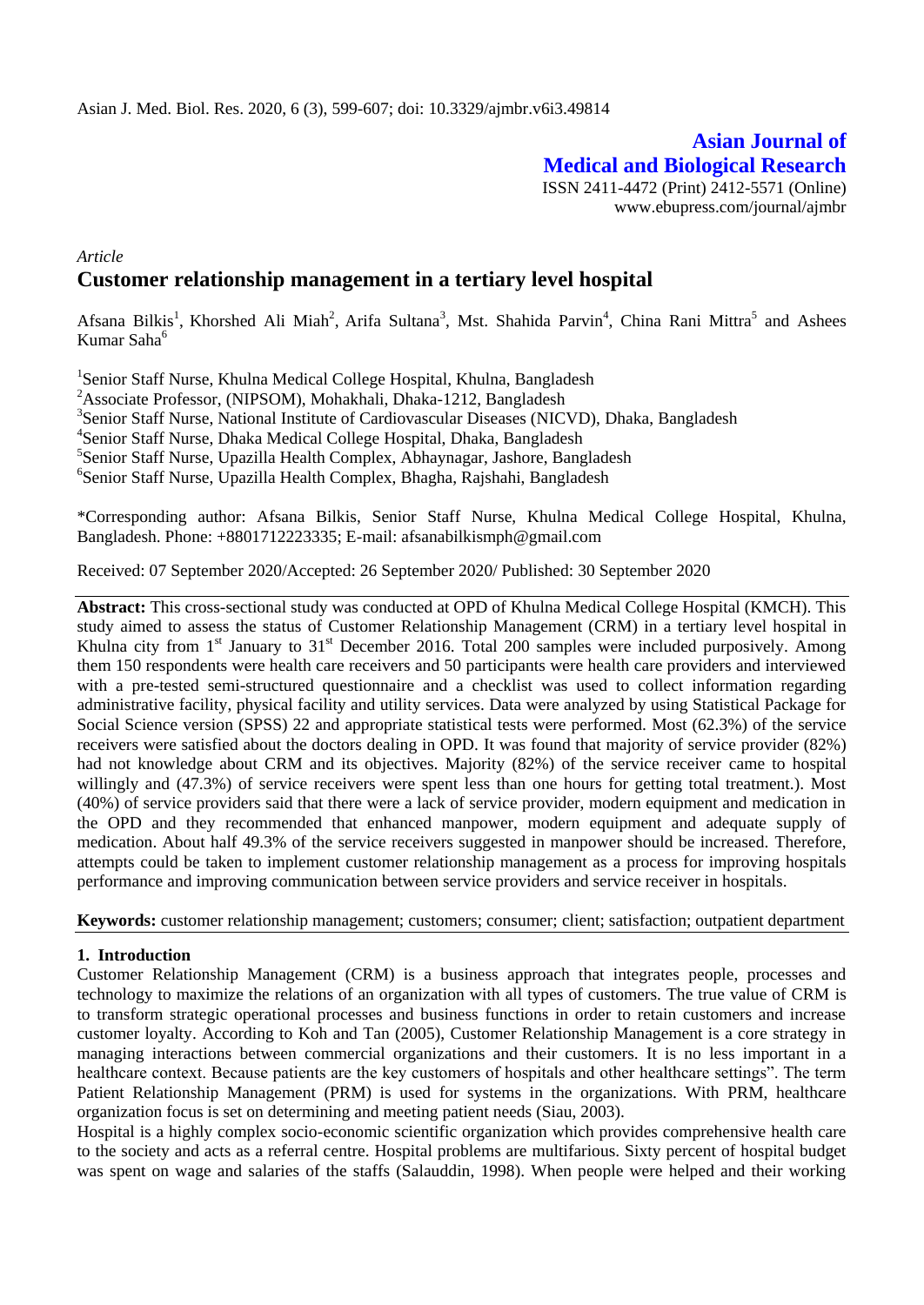environments were understood, the quality of work improves (Barton *et al*., 1980). Management system in health care delivery was handicapped by various problems in the country.

These problems should properly be identified and necessary measures should be taken in consistence with the requirement. It is easier to evaluate the patient's satisfaction towards the service than to evaluate the quality of medical services that they receive. Therefore, a probe into patient satisfaction can provide an important tool to improve the quality of service. Patient satisfaction is a multi-dimensional healthcare issue affected by many factors. Healthcare quality affects patient satisfaction and results in positive influence on patient behavior such as confidence in hospital care.

Patient satisfaction and healthcare service quality can be increased by using a multi-disciplinary approach that combines patient inputs as well as expert judgment (Naidu, 2009). Value is not just the price of the service delivered or discounts offered. In fact, the patient's perceptions of values are based on a number of factors that include quality-of-service, ease-of-delivery without- hassles, speed, responsiveness, flexibility and service excellence. Hospital administration should endeavor to improve hospital productivity and reduce cost while improving or maintaining service quality at the same level.

Bangladesh has made significant improvement in health sector, which make it an example for other developing countries even though being a resource poor country. Over the last decades key health indicators such as life expectancy and coverage of immunization have improved notably, whilst infant mortality, maternal mortality and fertility rates have dropped significantly (Osaman, 2008). An effectively performing health system is essential in improving the population's health status, providing safeguard against health-related financial threat and enhancing the health sector's responsiveness to customer's needs. A health system consists of all organizations, people and actions, whose primary intent is to promote, restore or maintain health.

Bangladesh has made remarkable progress in some indicators of health such as controlling infant, maternal and under-five mortality. It had achieved a credible record of sustaining 90% plus vaccine coverage in routine EPI with NIDS (national immunizations days) since 1995 (WHO, 2008). Customer relationship management (CRM), which has over riding significance for any business, is no less significant for hospital services. Hospitals are the most important element in any healthcare delivery system. A hospital plays a major role in maintaining and restoring the health of the people.

Outpatient departments (OPDs) provide medical services to the ambulatory patients. Majority of the patients receive services from the OPD. So maximum importance must be given to serve the people with highest possible quality services in order to fulfill their needs and reduce their sufferings. The patient who comes to the tertiary level hospital with a great hope and aspiration expects that proper and appropriate care would be provided in the OPD because the hospital is bearing highly skilled professionals and sophisticated medical instruments. The patients are more specific in their demand and expectation with regard to their ailments. Better services cannot be ensured until and unless various problems of recipients and service providers are known beforehand.

Health care services play a fundamental role in public welfare. A patient relationship management (PRM) system, more commonly known as customer relationship management (CRM), can thus be justifiably adopted by a public hospital, and may be important to leverage patient satisfaction.

Out-patient services and CRM: Hospital management is incomplete without caring for the outpatient services. An out-patient service is one of the most important departments, which determine the hospital image, provide diagnostic, curative, preventive and rehabilitative services.

## **2. Materials and Methods**

The present research had been undertaken with the objective to assess the "Customer relationship management in a tertiary level Hospital". For achieving the objective mentioned above, this study has been carried out systematically and followed the methodology mentioned below:

### **2.1. Ethical consideration**

Prior to the commencement of this study ethical approval of the research protocol from the Institutional Review Board (IRB) of National Institute of Preventive and Social Medicine (NIPSOM) was taken.

### **2.2. Study design**

The study was a descriptive type of cross sectional study.

### **2.3. Study setting**

The study was conducted at the Khulna Medical college hospital in Bangladesh.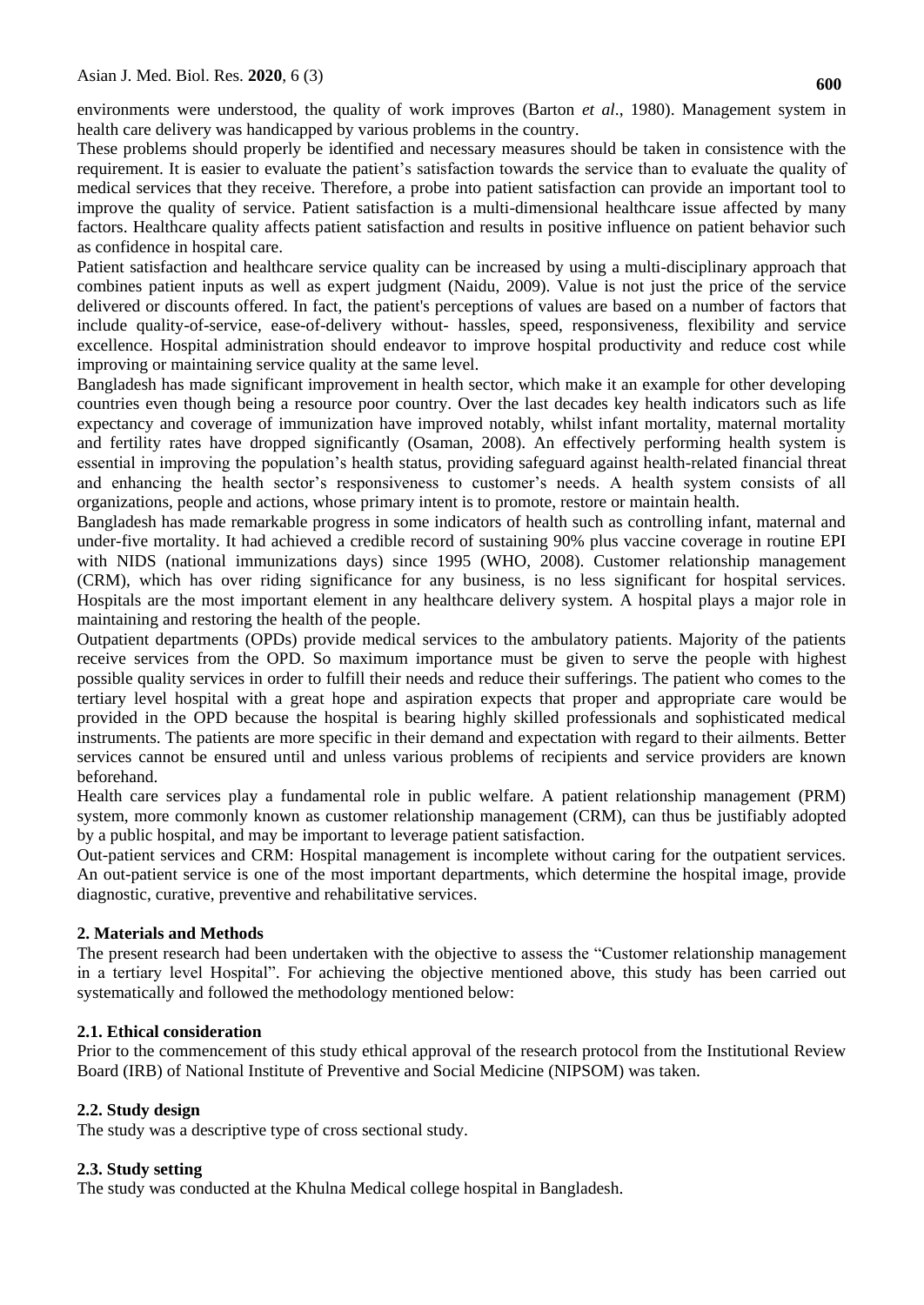## **2.4. Study period**

The study was conducted for the one year during the period of January, 2016 to December, 2016.

### **2.5. Study population**

Health care receiver who attended the OPD services of Khulna Medical College Hospital and Health care providers who worked in that hospital.

## **2.6. Sampling technique**

Purposive sampling was used for data collection.

## **2.7. Sample size**

Sample size was calculated through following formula.  $n = Z^2pq/d^2$ 

From the above formula the estimated sample size was 384.

## **2.8. Inclusion criteria**

## **Inclusion criteria for service receiver-**

- Taking treatment facility in Medical college hospital
- Willing to participate in the study

## **Inclusion criteria for service provider-**

- Permanent employee of the institution irrespective of age, gender and religion
- Having work experience in the study place for more than six months

### **2.9. Research tools**

Semi-structured interviewer administered questionnaire was developed to collect the data. The questionnaire was prepared by using the selected variables according to objectives. Completed questionnaires were checked by the supervisors before collecting the data and questionnaire were planned designed according to the objectives to get information of the different variables. The questionnaire was prepared in English then translates in bangle. The questionnaire was pretested in the 500 bedded general hospital Mukda. It was conducted in Bangla language after the questions were pretested and necessary modifications were made. This result not included in final thesis

For collection of data, both questionnaire and checklist were used. Separate questionnaire was used for health care providers and health care receivers.

Checklist was used to collect information regarding administrative facility, physical facility and utility services.

### **2.10. Statistical analysis**

After completion of data collection, to maintain consistency, the data were checked and edited manually and verified before tabulation. Data were coded, entered and analyzed in a computer. The statistical analysis was conducted using SPSS version 22.

### **3. Results and Discussion**

This cross-sectional study was conducted in a tertiary level hospital named Khulna Medical College Hospital, Khulna. The study was carried out among 150 health care receivers and 50 participants were health care providers of this hospital.

The demographic characteristics of the respondents are shown in Table 1.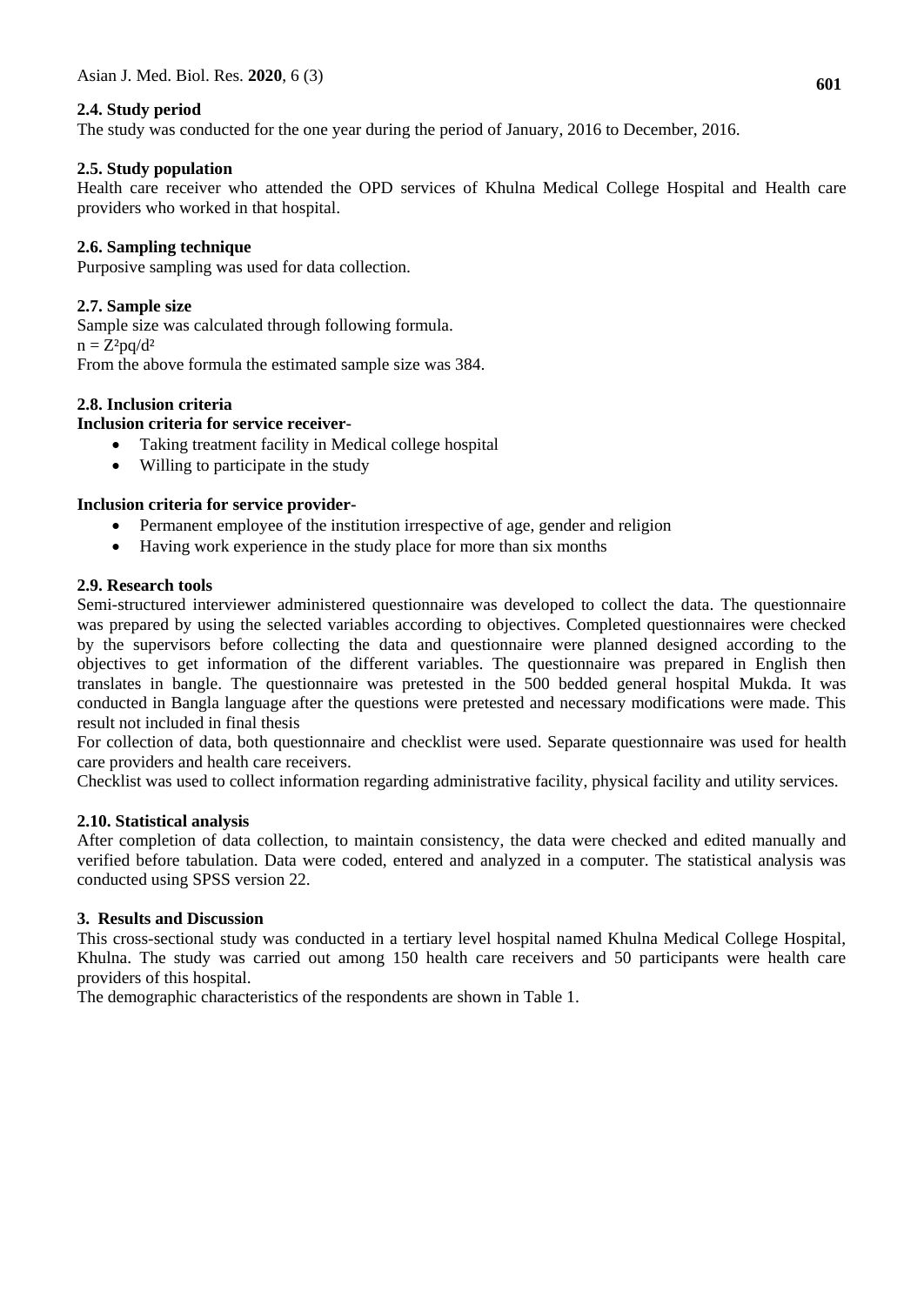|  |  |  |  |  | Table 1. Demographic characteristics of service receiver (n=150) and service provider (n=50). |  |
|--|--|--|--|--|-----------------------------------------------------------------------------------------------|--|
|--|--|--|--|--|-----------------------------------------------------------------------------------------------|--|

| Information of the service receivers:        |                          |                |  |  |  |
|----------------------------------------------|--------------------------|----------------|--|--|--|
| Age group                                    | <b>Frequency</b>         | Percent        |  |  |  |
| <b>Below 10 Years</b>                        | 11                       | 7.3            |  |  |  |
| 11-20 Years                                  | 17                       | 11.3           |  |  |  |
| 21 - 30 Years                                | 35                       | 23.3           |  |  |  |
| 31-40 Years                                  | 32                       | 21.3           |  |  |  |
| 41-50 Years                                  | 23                       | 15.3           |  |  |  |
| 51-60 Years                                  | 16                       | 10.7           |  |  |  |
| Above 60 Years                               | 16                       | 10.7           |  |  |  |
| <b>Sex</b>                                   | Frequency                | Percent        |  |  |  |
| Male                                         | 80                       | 53             |  |  |  |
| Female                                       | 70                       | 47             |  |  |  |
| Level of education                           | Frequency                | Percent        |  |  |  |
| Primary level                                | 35                       | 23.3           |  |  |  |
| Junior school level                          | 36                       | 24             |  |  |  |
| Secondary level                              | 37                       | 24.7           |  |  |  |
| Above Secondary degree                       | 42                       | 28             |  |  |  |
| Occupation                                   |                          |                |  |  |  |
| Employee                                     | 31                       | 20.7           |  |  |  |
| Student                                      | 26                       | 17.3           |  |  |  |
| Housewife                                    | 47                       | 31.3           |  |  |  |
| Rickshaw puller                              | 21                       | 14             |  |  |  |
| Others                                       | 25                       | 16.7           |  |  |  |
| <b>Family income</b>                         |                          |                |  |  |  |
| <b>Below 10000</b>                           | 43                       | 28.67          |  |  |  |
| 10001-20000                                  | 61                       | 40.67          |  |  |  |
| 20001-30000                                  | 26                       | 17.33          |  |  |  |
| 30001-40000                                  | 11                       | 7.33           |  |  |  |
| <b>Above 40000</b>                           | 9                        | 6              |  |  |  |
| <b>Information of the Service providers:</b> |                          |                |  |  |  |
| Age group                                    | Frequency                | Percent        |  |  |  |
| Up to 25 Years                               | $\,8\,$                  | 16.0           |  |  |  |
| 31-35 Years                                  | 6                        | 12.0           |  |  |  |
| 36 - 40 Years                                | 13                       | 26.0           |  |  |  |
| 41-45 Years                                  | $\sqrt{6}$               | 12.0           |  |  |  |
| 46-50 Years                                  | 7                        | 14.0           |  |  |  |
| $\overline{51}$ -55 years                    | 7                        | 14.0           |  |  |  |
| More than 55 Years                           | 3                        | 6.0            |  |  |  |
| <b>Sex</b>                                   | <b>Frequency</b>         | Percent        |  |  |  |
| Male                                         | 29                       | 58             |  |  |  |
| Female                                       | 21                       | 42             |  |  |  |
| Level of education                           | Frequency                | Percent        |  |  |  |
| Up to SSC                                    | 24                       | 48.0           |  |  |  |
| <b>HSC</b>                                   | 6                        | 12.0           |  |  |  |
| Graduation                                   | $6\,$                    | 12.0           |  |  |  |
| Post-Graduation                              | 14                       | 28.0           |  |  |  |
| <b>Occupation</b>                            |                          |                |  |  |  |
|                                              | 10                       | 20             |  |  |  |
| Doctor                                       | $8\,$                    |                |  |  |  |
| Nurse                                        |                          | 16             |  |  |  |
| Pharmacist                                   | $\overline{4}$           | 8              |  |  |  |
| Office attendant                             | 13                       | 26             |  |  |  |
| Receptionist                                 | $\overline{3}$           | 6              |  |  |  |
| Ward boy                                     | $10\,$<br>$\overline{2}$ | 20             |  |  |  |
| Others                                       |                          | $\overline{4}$ |  |  |  |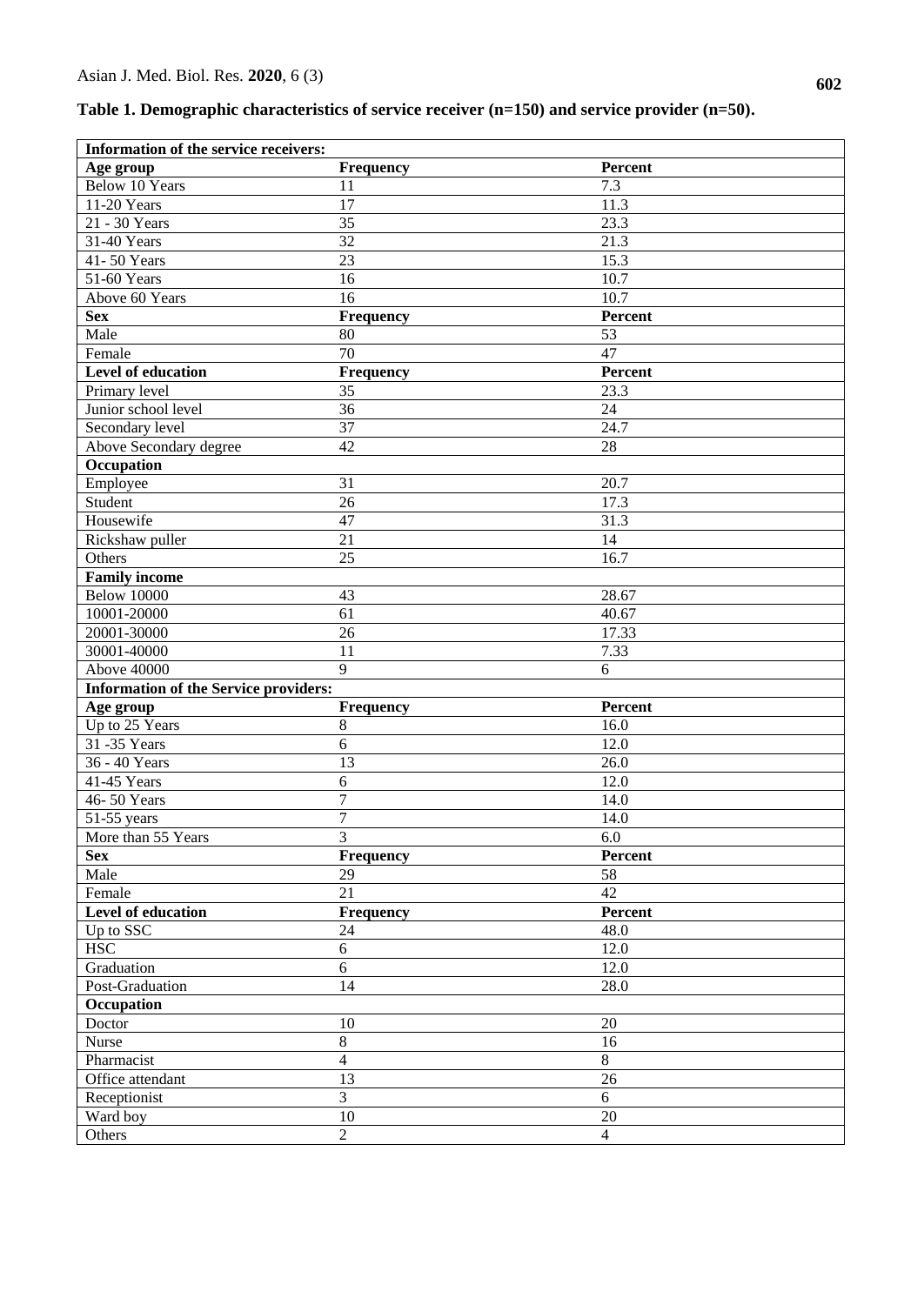Table 1 showed that the highest value was 21-30 years which was 23.3% of the total value. The lowest value was below 10 years which 7.3% of the total value and Mean age  $\pm SD=36.15 \pm 16.46$ . Most of the service receivers were male which value 53 % and rest of the service receivers was 47% female. The frequency of no formal education was 14 among the 150 receiver which was 9.3 % of the total value. The frequency of primary level was 35 (23.3%) of the total value. Junior school level was 36 (24%). Secondary level was 37 representing 24.7% of the total value. Only 28% of the receiver completed the above Secondary degree. A sizeable number of the receivers 14% were rickshaw puller, followed by 20.7% who were employed in various trades, majority 31.3% of whom was professional house wife. Most of the receiver 17.3% was student. Another 16.7% receiver said that they were others profession. Monthly family income of the service receivers, the highest value was 10001-20000 taka which was 61 (40.67%) receivers among 150 Receivers.

Service provides by age, the highest value was 36-40 years which was 26% of the total value. The lowest value was more than 55 years which 6% of the total value and Mean age  $\pm$  SD= 41.02 $\pm$ 9.11. From the 50 respondents, 29 representing 58% were males and 21 respondents representing 42% were females with educational level from Junior School Certificate and SSC, 12% obtaining Higher Secondary Certificate, with 12% obtaining the graduation and 28% complete the post-graduation degree. Within the respondents 20% were Doctor, followed by 16% were Nurse. Majority 26% of whom were professional Office attendant. Another 6% were receptionist, 8 % were pharmacist, 20% were ward boy and 4 % were others profession.

**Table 2. Distribution of the service receivers according to whether come willingly in the hospital, demand for consulting with doctors, easy find to the OPD, quickly name registration and total time required for getting treatment (n=150).**

| Come willing in the hospital              | Frequency        | Percent        |
|-------------------------------------------|------------------|----------------|
| Yes                                       | 123              | 82.0           |
| N <sub>o</sub>                            | 27               | 18.0           |
| Total                                     | 150              | 100.0          |
| demand for consulting with doctors        | <b>Frequency</b> | Percent        |
| Yes                                       | 104              | 69.3           |
| N <sub>o</sub>                            | 46               | 30.7           |
| Total                                     | 150              | 100.0          |
| Easy find to OPD                          | <b>Frequency</b> | <b>Percent</b> |
| Yes                                       | 137              | 91.3           |
| N <sub>o</sub>                            | 13               | 8.7            |
| Total                                     | 150              | 100.0          |
| <b>Quickly name registration</b>          | <b>Frequency</b> | <b>Percent</b> |
| Yes                                       | 104              | 69.3           |
| N <sub>o</sub>                            | 46               | 30.7           |
| Total                                     | 150              | 100.0          |
| Total time required for getting treatment | <b>Frequency</b> | Percent        |
| Less than 1 hour                          | 71               | 47.3           |
| Between 1-2 hours                         | 47               | 31.3           |
| Between 2-3 hours                         | 14               | 9.3            |
| More than 3 hours                         | 18               | 12.6           |

Table 2 shows that there were 82% of the respondent came to the hospital OPD willingly for the treatment of their illness and only 18% of the service receiver came to there by the advice of others. Among them 104 receivers get the doctor according to their demand and 46 patients didn't get the doctor according to their demand. 91.3% of service receivers said that they easy to find the OPD, 8.7% of the receivers said that they did not find the OPD easily and 69.3% of the receivers quickly registered their name and there were 30.7% of the service receivers did not quickly registered their name from the tick counter of OPD.

During data collection 71 (47.3%) service receivers reported that they spent time less than 1 hour at the hospital for getting total health service, the 47 (31.3%) receivers said they spent times between 1-2 hours at the hospital for getting total health services. The 9.3% service receivers who spent times between 2-3 hours for getting total health services, rest of 18 (12.6%) receivers said that they spent times more than 3 hours for getting total health services.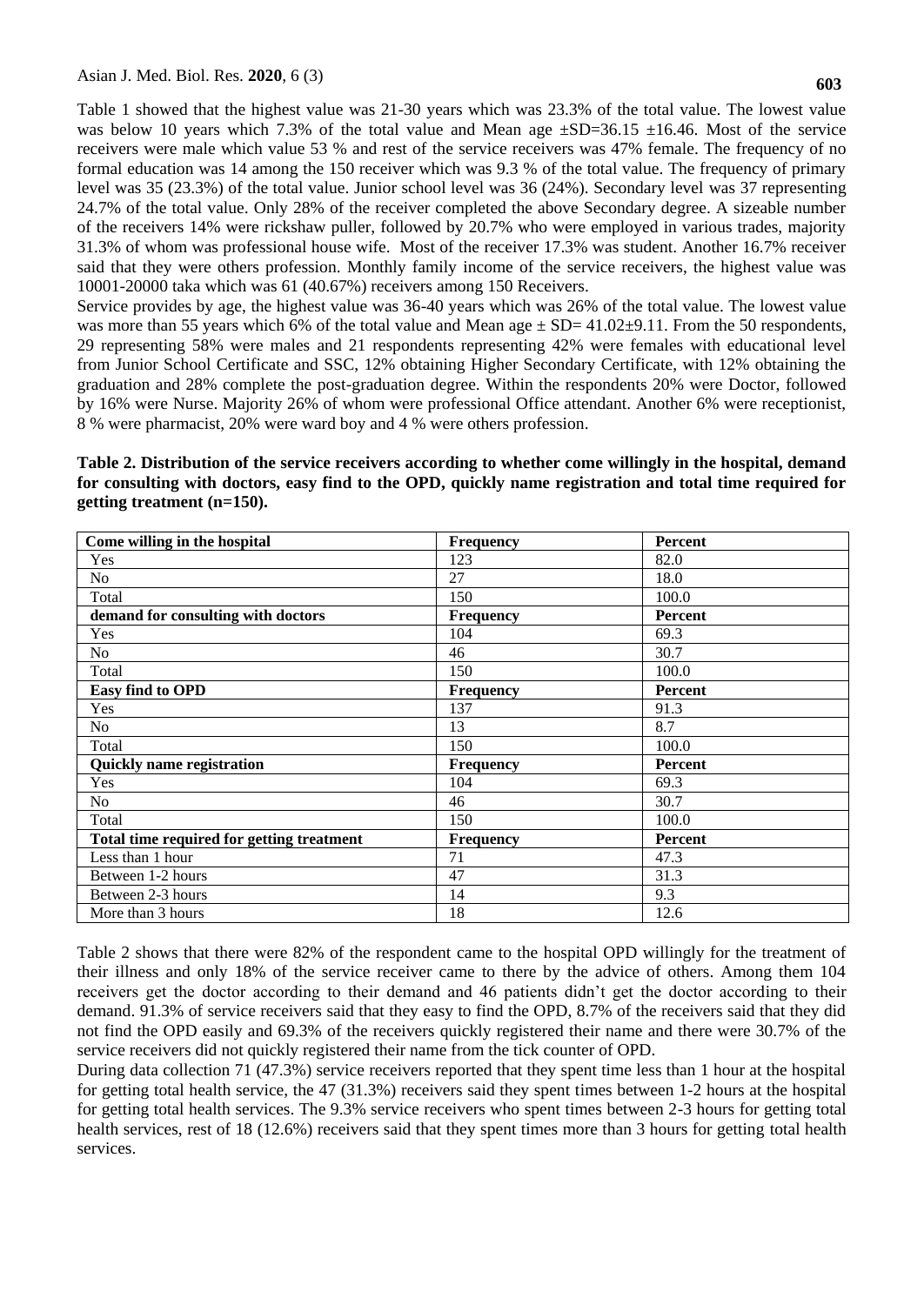| Doctor listen the problem carefully |                 | <b>Frequency</b> | Percent        |  |  |  |
|-------------------------------------|-----------------|------------------|----------------|--|--|--|
| Yes                                 |                 | 126              | 84.0           |  |  |  |
| N <sub>o</sub>                      |                 | 24               | 16.0           |  |  |  |
| Total                               |                 | 150              | 100.0          |  |  |  |
| Doctor given advice                 |                 |                  |                |  |  |  |
| <b>Variables</b>                    | <b>Comments</b> | <b>Frequency</b> | <b>Percent</b> |  |  |  |
| giving<br>advice,<br>No.<br>only    | Yes             | 108              | 72.0           |  |  |  |
| prescription                        | No              | 42               | 28.0           |  |  |  |
| Give advice only                    | Yes             | 19               | 12.7           |  |  |  |
|                                     | No.             | 131              | 87.3           |  |  |  |
| Ask to collect drugs                | Yes             | 45               | 30.0           |  |  |  |
|                                     | No              | 105              | 70.0           |  |  |  |
| Advice for operation                | Yes             | 17               | 11.3           |  |  |  |
|                                     | N <sub>o</sub>  | 133              | 88.7           |  |  |  |

**Table 3. Distribution of service receivers by their opinion regarding the doctor listen health problems carefully and given advice (n=150).**

Table 3 shows that there were 84% of the service receiver said that the doctor listen their problem carefully and there were 16 % of the service receiver said that the doctor don't listen their problem carefully and different patient get different advice from the doctors. 108 patients take only prescription among 150, 19 patients give advice only among 150, 45 patients ask to collected drugs among 150, 17 patients take advice for operation among 150 and 60 patients take advice for investigation among 150.

No 60.0

Advice for investigation Res Res 1 40.0



## **Figure 1. Distribution of service receivers by their opinion regarding the doctor explains their health condition. (n=150).**

Figure 1 shows that there were 41% service receiver said that the doctor explain their health problem and 59% of the service receiver said that the doctor don't explain their health problem during the service receive.



**Figure 2. Distribution of the service receivers regarding to waiting time for doctors after arrival in hospital. (n=150).**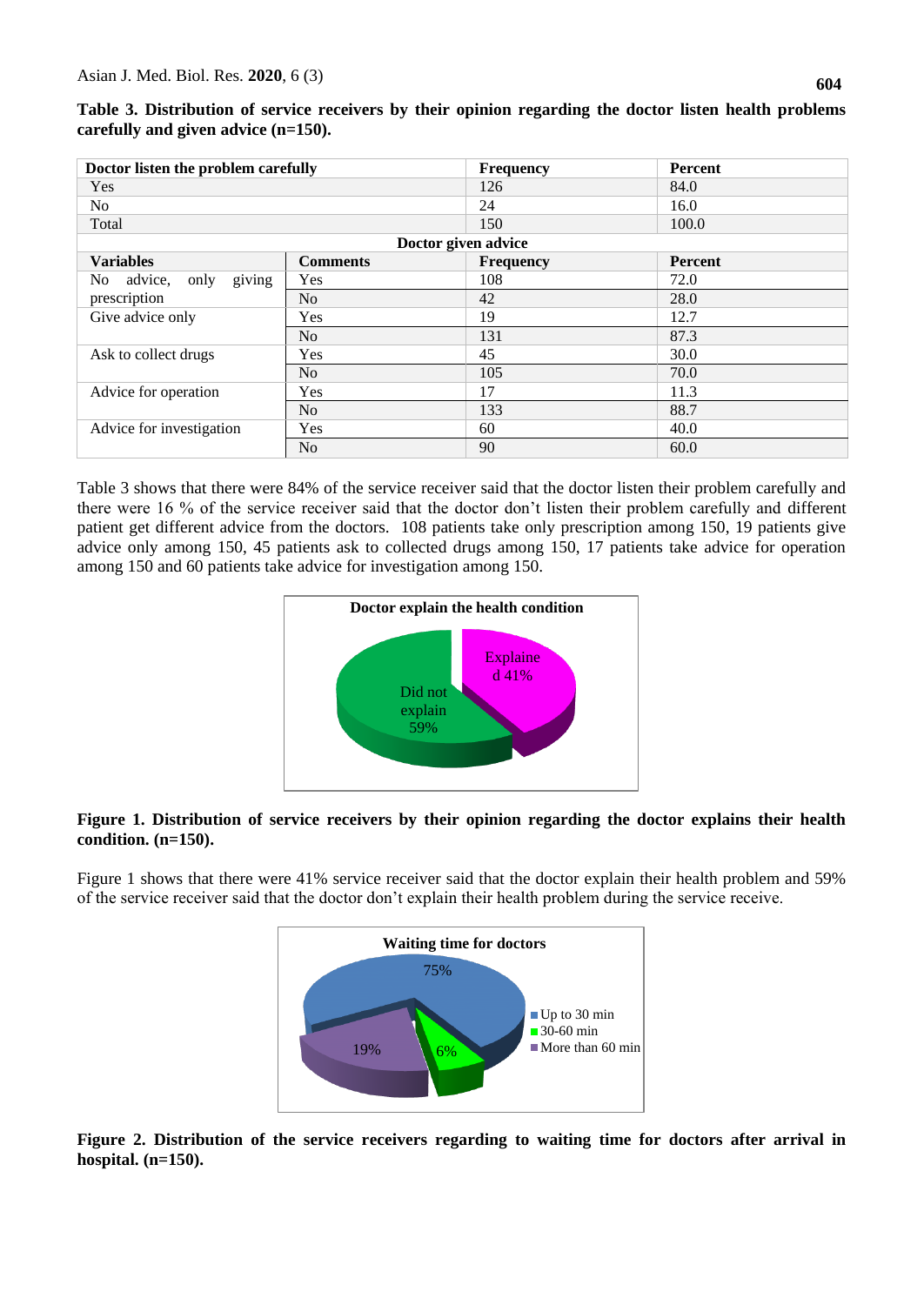The above Figure 2 shows that the waiting time of the service receivers, there were 74.7% service receivers said that they wait up to 30 minutes for doctor and there were 6% service receivers said that they wait 30-60 minutes for the doctors and 19.3% service receivers said that they wait more than 60 minutes for the doctors.

| Table 4. Distribution of service receivers by their opinion regarding problem faced during receiving |  |  |  |  |  |
|------------------------------------------------------------------------------------------------------|--|--|--|--|--|
| services and giving suggestion for improving more. $(n=150)$ .                                       |  |  |  |  |  |

| <b>Types of Opinion</b>                            | <b>Frequency</b> | Percent | Rank           |
|----------------------------------------------------|------------------|---------|----------------|
| Dissatisfaction to Physical facilities (Chair Fan) | 71               | 47.3    |                |
| Decrease number of manpower                        | 55               | 36.7    | $\overline{2}$ |
| Disturbance by broker                              | 53               | 35.3    | 3              |
| Require long time                                  | 47               | 31.3    | 4              |
| Decrease medicine supply                           | 44               | 29.3    | 5              |
| Poor security                                      | 40               | 26.7    | 6              |
| Unclean and unsatisfactory toilet facilities       | 33               | 22.0    | $\overline{7}$ |
| Interfere of medicine representative               | 29               | 19.3    | 8              |
| Dissatisfaction of investigation                   | 25               | 16.7    | 9              |
| No provision of safe drinking water                | 22               | 14.7    | 10             |
| <b>OPD</b> Shifting                                | 21               | 14.0    | 11             |
| <b>Types of Suggestion</b>                         | Frequency        | Percent | Rank           |
| To increase manpower                               | 74               | 49.3    |                |
| To increase modern seating arrangement             | 61               | 40.7    | $\overline{2}$ |
| To improve OPD security by RAB                     | 56               | 37.3    | 3              |
| To improve Doctor patient relationship             | 50               | 33.3    | 4              |
| To increase medicine supply                        | 44               | 29.3    | 5              |
| To establish modern investigation facilities       | 39               | 26.0    | 6              |
| Improve clean and satisfactory toilet facilities   | 38               | 25.3    | 7              |
| To open separate counter for staff                 | 37               | 24.7    | 8              |
| To provide safe Drinking water                     | 30               | 20.0    | 9              |
| To add evening shift                               | 28               | 18.7    | 10             |

\*Total value were exceed the sample size due to multiple variable

The above Table 4 shows that the opinion regarding the problem faced during receiving services, there were 47.3% of service receivers gave opinion about the dissatisfaction of physical facility, 36.7% were decrease number of manpower, 35.3% were disturbance by broker, 31.3% were require long time, 29.3% were decrease medicine supply, 26.7% were poor security. 22.0% were unclean and unsatisfactory toilet facilities, 19.3% were interfere of medicine representative, 16.7% were dissatisfaction of investigation, 14.7% were no provision of safe drinking water and rest of 14% service receivers gave opinion about OPD shifting.

Suggestion by the service receiver regarding services in tertiary level hospital for improving services. 49.3% of the service receivers suggested that manpower should be increase which rank was first (1). 40.7% of the service receivers suggested that seating arrangement should be modernized, 37.3% of service receivers suggested that improved the OPD security by involvement of RAB, 33.33% of service receivers suggested that improvement of the doctor patient relationship. Regarding the medicine supply 29.3% of the service receiver suggested that availability of medicine should be needed for better treatment. About the facility of hospital 26% service receivers suggested that establishes modern investigation facilities. Regarding cleanliness and hygiene practice 25.3% of the service receivers suggested that toilet should be clean for improve the satisfaction level. About the counter facility 24.7% of the service receivers suggested that counted should be separated for staff and patient. Drinking water facility 20% of the service receivers suggested that provide safe drinking water. Regarding the shifting 18.7% of the service receiver suggested that add the evening shifting which rank was last (10).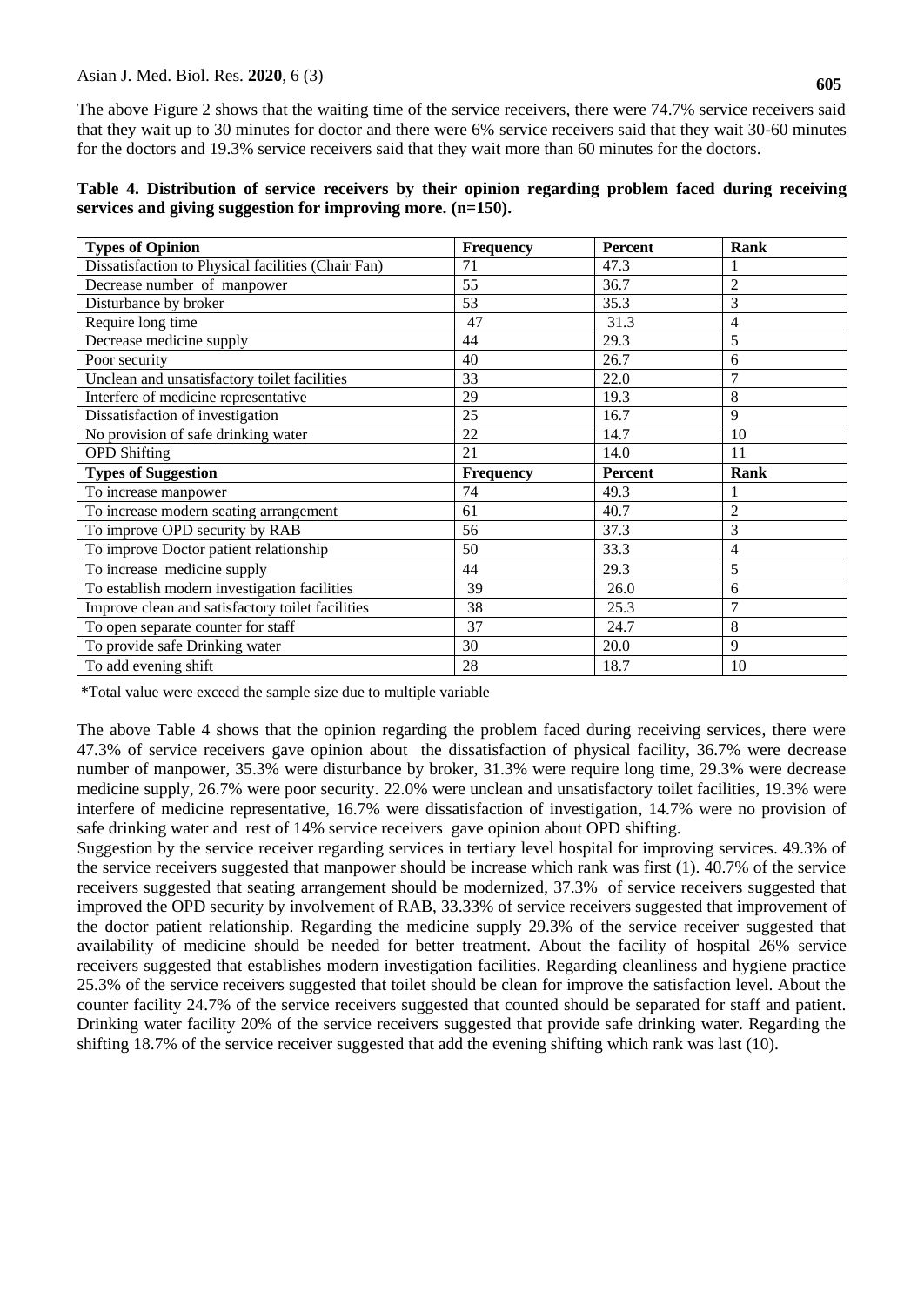|                          | Opinion regarding dealing of service provider |                  |                  |                     |                               |              |
|--------------------------|-----------------------------------------------|------------------|------------------|---------------------|-------------------------------|--------------|
| <b>Service providers</b> | <b>Highly</b><br>satisfied                    | <b>Satisfied</b> | <b>Uncertain</b> | <b>Dissatisfied</b> | <b>Highly</b><br>dissatisfied | <b>Total</b> |
|                          | 10                                            | 92               | 43               |                     | 0                             | 150          |
| Doctor                   | $(6.7\%)$                                     | $(61.3\%)$       | (28.7%)          | $(3.3\%)$           | $(0\%)$                       | $(100\%)$    |
|                          |                                               | 54               | 80               | 14                  |                               | 150          |
| <b>Nurses</b>            | $(0.7\%)$                                     | $(36.0\%)$       | $(53.3\%)$       | $(9.3\%)$           | $(0.7\%)$                     | $(100\%)$    |
|                          | 4                                             | 36               | 97               | 10                  |                               | 150          |
| Receptionist             | $(3.3\%)$                                     | $(24.0\%)$       | $(64.7\%)$       | $(6.7\%)$           | $(1.9\%)$                     | $(100\%)$    |
|                          |                                               | 46               | 94               |                     | 0                             | 150          |
| Pharmacy staffs          | $(2.0\%)$                                     | $(30.7\%)$       | (62.7%)          | $(4.7\%)$           | $(0\%)$                       | $(100\%)$    |
|                          |                                               | 34               | 97               | 17                  | 2                             | 150          |
| Office attendants        | $(0\%)$                                       | (22.7%)          | $(64.7\%)$       | $(11.3\%)$          | $(1.3\%)$                     | $(100\%)$    |

**Table 5. Distribution of service receivers by their opinion regarding dealing of service providers. (n=150).**

The table 5 shows opinion regarding dealing of service providers on level of satisfaction in OPD. Most (62.3%) of the service receivers were satisfied about the doctors dealing in OPD while only 3.3% of service receivers were dissatisfied regarding doctors dealing in OPD. About half (53.3%) of the service receivers were uncertain regarding dealing of nurses while only 0.7% of service receivers were highly dissatisfied. On the other hand 24.0% of receivers were satisfied, 64.7% were uncertain while only 1.9% was highly dissatisfied regarding dealing of receptionist. Only 4.7% of service receivers were dissatisfied, 62.7% were uncertain and 30.7% of service receiver were satisfied regarding dealing of pharmacy staffs. Most (64.7%) of service receivers were uncertain while 22.7% were satisfied and 11.3% of service receivers were dissatisfied regarding dealing office attendants in OPD.

**Table 6. Distribution of service providers by their opinion regarding knowledge about their hospital OPD follows one of the objective of CRM and opinion about develop OPD Services (n=50).**

| Opinion                                                                        | <b>Frequency</b>                          | Percentage |  |
|--------------------------------------------------------------------------------|-------------------------------------------|------------|--|
| Yes                                                                            | 8                                         | 16         |  |
| N <sub>o</sub>                                                                 |                                           | 2          |  |
| Not applicable                                                                 | 41                                        | 82         |  |
| Total                                                                          | 50                                        | 100        |  |
|                                                                                | <b>Opinion about develop OPD services</b> |            |  |
| Opinion                                                                        | <b>Frequency</b>                          | Percent    |  |
| Enhance manpower                                                               | 5                                         | 10.0       |  |
| Develop cleaning facilities                                                    | 4                                         | 8.0        |  |
| Ensure<br>enough<br>emergency<br>medicine availability                         | $\mathbf{I}$                              | 2.0        |  |
| Enhance manpower and Modern<br>equipment                                       | 20                                        | 40.0       |  |
| Enhance<br>modern<br>manpower<br>equipment and enough medicine<br>availability | 20                                        | 40.0       |  |
| Total                                                                          | 50                                        | 100.0      |  |

To the question "Dose your hospital OPD follow one of the objective of PRM?" as shown in Table 6, there were 50 service providers, 8 representing 16% of the provide have gave their opinion that Hospital OPD actually follow one of the objective (Improving patient service) of PRM and 1 representing 2% of the provider gave their opinion which hospital OPD does not follow any objective of CRM (PRM), and 41 (82%) didn't have knowledge regarding about CRM objective.

Most (40%) of the service providers gave their opinion to enhance manpower, modern equipment and enough medicine availability, 5% of the providers gave their opinion for the enhance manpower, 4% of the respondents gave their opinion to develop cleaning facility and only 2% of the respondents said that to ensure enough emergency medicine supply.